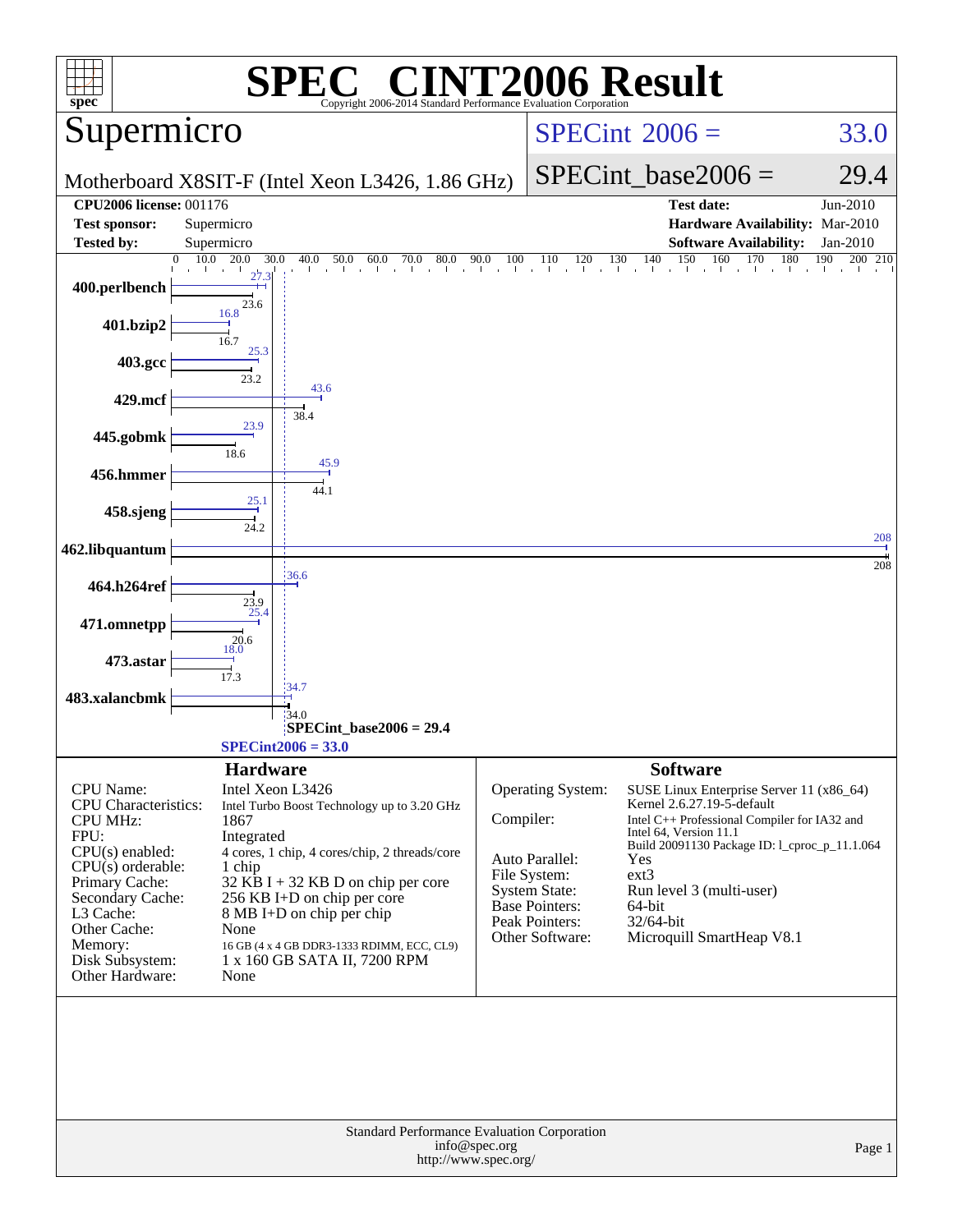

# **[SPEC CINT2006 Result](http://www.spec.org/auto/cpu2006/Docs/result-fields.html#SPECCINT2006Result)**

## Supermicro

## $SPECint2006 = 33.0$  $SPECint2006 = 33.0$

Motherboard X8SIT-F (Intel Xeon L3426, 1.86 GHz)

### SPECint base2006 =  $29.4$

**[CPU2006 license:](http://www.spec.org/auto/cpu2006/Docs/result-fields.html#CPU2006license)** 001176 **[Test date:](http://www.spec.org/auto/cpu2006/Docs/result-fields.html#Testdate)** Jun-2010

**[Test sponsor:](http://www.spec.org/auto/cpu2006/Docs/result-fields.html#Testsponsor)** Supermicro **[Hardware Availability:](http://www.spec.org/auto/cpu2006/Docs/result-fields.html#HardwareAvailability)** Mar-2010 **[Tested by:](http://www.spec.org/auto/cpu2006/Docs/result-fields.html#Testedby)** Supermicro **[Software Availability:](http://www.spec.org/auto/cpu2006/Docs/result-fields.html#SoftwareAvailability)** Jan-2010

#### **[Results Table](http://www.spec.org/auto/cpu2006/Docs/result-fields.html#ResultsTable)**

|                                                                                                          | <b>Base</b>    |       |                |       |                |             | <b>Peak</b>    |              |                |              |                |              |  |
|----------------------------------------------------------------------------------------------------------|----------------|-------|----------------|-------|----------------|-------------|----------------|--------------|----------------|--------------|----------------|--------------|--|
| <b>Benchmark</b>                                                                                         | <b>Seconds</b> | Ratio | <b>Seconds</b> | Ratio | <b>Seconds</b> | Ratio       | <b>Seconds</b> | <b>Ratio</b> | <b>Seconds</b> | <b>Ratio</b> | <b>Seconds</b> | <b>Ratio</b> |  |
| 400.perlbench                                                                                            | 414            | 23.6  | 414            | 23.6  | 414            | 23.6        | 357            | 27.3         | 356            | 27.4         | 390            | 25.1         |  |
| 401.bzip2                                                                                                | 580            | 16.7  | 579            | 16.7  | 580            | 16.6        | 576            | <b>16.8</b>  | 574            | 16.8         | 577            | 16.7         |  |
| $403.\mathrm{gcc}$                                                                                       | 347            | 23.2  | 347            | 23.2  | 347            | 23.2        | 318            | 25.3         | <b>318</b>     | 25.3         | 318            | 25.3         |  |
| $429$ .mcf                                                                                               | 237            | 38.4  | 238            | 38.3  | 236            | 38.7        | 210            | 43.3         | 209            | 43.6         | 209            | 43.6         |  |
| $445$ .gobmk                                                                                             | 565            | 18.6  | 566            | 18.5  | 565            | 18.6        | 440            | 23.8         | <u>439</u>     | 23.9         | 439            | 23.9         |  |
| 456.hmmer                                                                                                | 211            | 44.2  | 212            | 44.1  | 212            | 44.1        | 203            | 45.9         | 203            | 45.9         | 202            | 46.2         |  |
| $458$ .sjeng                                                                                             | 496            | 24.4  | 500            | 24.2  | 502            | 24.1        | 480            | 25.2         | 483            | 25.1         | 483            | 25.1         |  |
| 462.libquantum                                                                                           | 99.3           | 209   | 99.7           | 208   | 99.7           | 208         | 99.5           | 208          | 99.5           | 208          | 99.6           | 208          |  |
| 464.h264ref                                                                                              | 917            | 24.1  | 930            | 23.8  | 927            | <u>23.9</u> | 606            | 36.5         | 604            | 36.6         | 603            | 36.7         |  |
| $ 471$ .omnetpp                                                                                          | 304            | 20.6  | 303            | 20.6  | 302            | 20.7        | 246            | 25.4         | 247            | 25.3         | 246            | 25.4         |  |
| 473.astar                                                                                                | 407            | 17.3  | 405            | 17.4  | 406            | 17.3        | 390            | 18.0         | 389            | 18.0         | 390            | 18.0         |  |
| 483.xalancbmk                                                                                            | 203            | 34.0  | 203            | 33.9  | 201            | 34.3        | 199            | 34.7         | 199            | 34.7         | 198            | 34.8         |  |
| Results appear in the order in which they were run. Bold underlined text indicates a median measurement. |                |       |                |       |                |             |                |              |                |              |                |              |  |

### **[Operating System Notes](http://www.spec.org/auto/cpu2006/Docs/result-fields.html#OperatingSystemNotes)**

 'ulimit -s unlimited' was used to set the stack size to unlimited prior to run OMP\_NUM\_THREADS set to number of cores KMP\_AFFINITY set to granularity=fine,scatter

#### **[Platform Notes](http://www.spec.org/auto/cpu2006/Docs/result-fields.html#PlatformNotes)**

 Fan speed set to Full Speed in BIOS Setup. As tested, the system used a Supermicro CSE-827H-R920B chassis. The chassis is bundled with a PWS-920P-1R power supply, SNK-P0046P heatsink, and 4 FAN-00111L4 cooling fans.

### **[General Notes](http://www.spec.org/auto/cpu2006/Docs/result-fields.html#GeneralNotes)**

Binaries were compiled on SLES 10 with Binutils 2.18.50.0.7.20080502

# **[Base Compiler Invocation](http://www.spec.org/auto/cpu2006/Docs/result-fields.html#BaseCompilerInvocation)**

[C benchmarks](http://www.spec.org/auto/cpu2006/Docs/result-fields.html#Cbenchmarks):  $\text{icc}$   $-\text{m64}$ 

[C++ benchmarks:](http://www.spec.org/auto/cpu2006/Docs/result-fields.html#CXXbenchmarks) [icpc -m64](http://www.spec.org/cpu2006/results/res2010q3/cpu2006-20100608-11667.flags.html#user_CXXbase_intel_icpc_64bit_fc66a5337ce925472a5c54ad6a0de310)

> Standard Performance Evaluation Corporation [info@spec.org](mailto:info@spec.org) <http://www.spec.org/>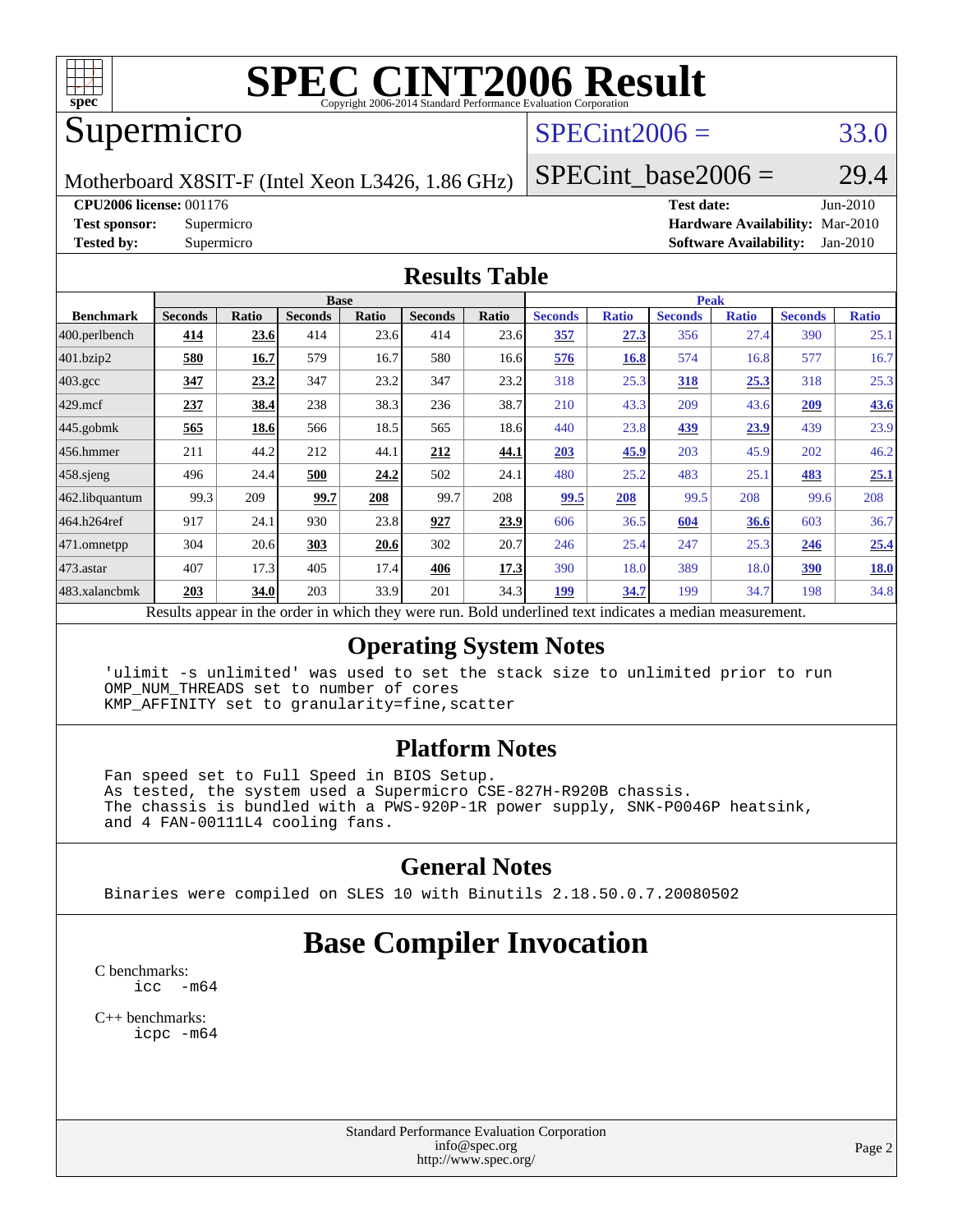

# **[SPEC CINT2006 Result](http://www.spec.org/auto/cpu2006/Docs/result-fields.html#SPECCINT2006Result)**

Supermicro

 $SPECint2006 = 33.0$  $SPECint2006 = 33.0$ 

Motherboard X8SIT-F (Intel Xeon L3426, 1.86 GHz)

SPECint base2006 =  $29.4$ 

**[CPU2006 license:](http://www.spec.org/auto/cpu2006/Docs/result-fields.html#CPU2006license)** 001176 **[Test date:](http://www.spec.org/auto/cpu2006/Docs/result-fields.html#Testdate)** Jun-2010 **[Test sponsor:](http://www.spec.org/auto/cpu2006/Docs/result-fields.html#Testsponsor)** Supermicro **[Hardware Availability:](http://www.spec.org/auto/cpu2006/Docs/result-fields.html#HardwareAvailability)** Mar-2010 **[Tested by:](http://www.spec.org/auto/cpu2006/Docs/result-fields.html#Testedby)** Supermicro **[Software Availability:](http://www.spec.org/auto/cpu2006/Docs/result-fields.html#SoftwareAvailability)** Jan-2010

### **[Base Portability Flags](http://www.spec.org/auto/cpu2006/Docs/result-fields.html#BasePortabilityFlags)**

 400.perlbench: [-DSPEC\\_CPU\\_LP64](http://www.spec.org/cpu2006/results/res2010q3/cpu2006-20100608-11667.flags.html#b400.perlbench_basePORTABILITY_DSPEC_CPU_LP64) [-DSPEC\\_CPU\\_LINUX\\_X64](http://www.spec.org/cpu2006/results/res2010q3/cpu2006-20100608-11667.flags.html#b400.perlbench_baseCPORTABILITY_DSPEC_CPU_LINUX_X64) 401.bzip2: [-DSPEC\\_CPU\\_LP64](http://www.spec.org/cpu2006/results/res2010q3/cpu2006-20100608-11667.flags.html#suite_basePORTABILITY401_bzip2_DSPEC_CPU_LP64) 403.gcc: [-DSPEC\\_CPU\\_LP64](http://www.spec.org/cpu2006/results/res2010q3/cpu2006-20100608-11667.flags.html#suite_basePORTABILITY403_gcc_DSPEC_CPU_LP64) 429.mcf: [-DSPEC\\_CPU\\_LP64](http://www.spec.org/cpu2006/results/res2010q3/cpu2006-20100608-11667.flags.html#suite_basePORTABILITY429_mcf_DSPEC_CPU_LP64) 445.gobmk: [-DSPEC\\_CPU\\_LP64](http://www.spec.org/cpu2006/results/res2010q3/cpu2006-20100608-11667.flags.html#suite_basePORTABILITY445_gobmk_DSPEC_CPU_LP64) 456.hmmer: [-DSPEC\\_CPU\\_LP64](http://www.spec.org/cpu2006/results/res2010q3/cpu2006-20100608-11667.flags.html#suite_basePORTABILITY456_hmmer_DSPEC_CPU_LP64) 458.sjeng: [-DSPEC\\_CPU\\_LP64](http://www.spec.org/cpu2006/results/res2010q3/cpu2006-20100608-11667.flags.html#suite_basePORTABILITY458_sjeng_DSPEC_CPU_LP64) 462.libquantum: [-DSPEC\\_CPU\\_LP64](http://www.spec.org/cpu2006/results/res2010q3/cpu2006-20100608-11667.flags.html#suite_basePORTABILITY462_libquantum_DSPEC_CPU_LP64) [-DSPEC\\_CPU\\_LINUX](http://www.spec.org/cpu2006/results/res2010q3/cpu2006-20100608-11667.flags.html#b462.libquantum_baseCPORTABILITY_DSPEC_CPU_LINUX) 464.h264ref: [-DSPEC\\_CPU\\_LP64](http://www.spec.org/cpu2006/results/res2010q3/cpu2006-20100608-11667.flags.html#suite_basePORTABILITY464_h264ref_DSPEC_CPU_LP64) 471.omnetpp: [-DSPEC\\_CPU\\_LP64](http://www.spec.org/cpu2006/results/res2010q3/cpu2006-20100608-11667.flags.html#suite_basePORTABILITY471_omnetpp_DSPEC_CPU_LP64) 473.astar: [-DSPEC\\_CPU\\_LP64](http://www.spec.org/cpu2006/results/res2010q3/cpu2006-20100608-11667.flags.html#suite_basePORTABILITY473_astar_DSPEC_CPU_LP64) 483.xalancbmk: [-DSPEC\\_CPU\\_LP64](http://www.spec.org/cpu2006/results/res2010q3/cpu2006-20100608-11667.flags.html#suite_basePORTABILITY483_xalancbmk_DSPEC_CPU_LP64) [-DSPEC\\_CPU\\_LINUX](http://www.spec.org/cpu2006/results/res2010q3/cpu2006-20100608-11667.flags.html#b483.xalancbmk_baseCXXPORTABILITY_DSPEC_CPU_LINUX)

### **[Base Optimization Flags](http://www.spec.org/auto/cpu2006/Docs/result-fields.html#BaseOptimizationFlags)**

[C benchmarks](http://www.spec.org/auto/cpu2006/Docs/result-fields.html#Cbenchmarks):

[-xSSE4.2](http://www.spec.org/cpu2006/results/res2010q3/cpu2006-20100608-11667.flags.html#user_CCbase_f-xSSE42_f91528193cf0b216347adb8b939d4107) [-ipo](http://www.spec.org/cpu2006/results/res2010q3/cpu2006-20100608-11667.flags.html#user_CCbase_f-ipo) [-O3](http://www.spec.org/cpu2006/results/res2010q3/cpu2006-20100608-11667.flags.html#user_CCbase_f-O3) [-no-prec-div](http://www.spec.org/cpu2006/results/res2010q3/cpu2006-20100608-11667.flags.html#user_CCbase_f-no-prec-div) [-static](http://www.spec.org/cpu2006/results/res2010q3/cpu2006-20100608-11667.flags.html#user_CCbase_f-static) [-parallel](http://www.spec.org/cpu2006/results/res2010q3/cpu2006-20100608-11667.flags.html#user_CCbase_f-parallel) [-opt-prefetch](http://www.spec.org/cpu2006/results/res2010q3/cpu2006-20100608-11667.flags.html#user_CCbase_f-opt-prefetch)

[C++ benchmarks:](http://www.spec.org/auto/cpu2006/Docs/result-fields.html#CXXbenchmarks)

[-xSSE4.2](http://www.spec.org/cpu2006/results/res2010q3/cpu2006-20100608-11667.flags.html#user_CXXbase_f-xSSE42_f91528193cf0b216347adb8b939d4107) [-ipo](http://www.spec.org/cpu2006/results/res2010q3/cpu2006-20100608-11667.flags.html#user_CXXbase_f-ipo) [-O3](http://www.spec.org/cpu2006/results/res2010q3/cpu2006-20100608-11667.flags.html#user_CXXbase_f-O3) [-no-prec-div](http://www.spec.org/cpu2006/results/res2010q3/cpu2006-20100608-11667.flags.html#user_CXXbase_f-no-prec-div) [-opt-prefetch](http://www.spec.org/cpu2006/results/res2010q3/cpu2006-20100608-11667.flags.html#user_CXXbase_f-opt-prefetch) [-Wl,-z,muldefs](http://www.spec.org/cpu2006/results/res2010q3/cpu2006-20100608-11667.flags.html#user_CXXbase_link_force_multiple1_74079c344b956b9658436fd1b6dd3a8a) [-L/home/cmplr/usr3/alrahate/cpu2006.1.1.ic11.1/libic11.1-64bit -lsmartheap64](http://www.spec.org/cpu2006/results/res2010q3/cpu2006-20100608-11667.flags.html#user_CXXbase_SmartHeap64_e2306cda84805d1ab360117a79ff779c)

### **[Base Other Flags](http://www.spec.org/auto/cpu2006/Docs/result-fields.html#BaseOtherFlags)**

[C benchmarks](http://www.spec.org/auto/cpu2006/Docs/result-fields.html#Cbenchmarks):

403.gcc: [-Dalloca=\\_alloca](http://www.spec.org/cpu2006/results/res2010q3/cpu2006-20100608-11667.flags.html#b403.gcc_baseEXTRA_CFLAGS_Dalloca_be3056838c12de2578596ca5467af7f3)

# **[Peak Compiler Invocation](http://www.spec.org/auto/cpu2006/Docs/result-fields.html#PeakCompilerInvocation)**

[C benchmarks \(except as noted below\)](http://www.spec.org/auto/cpu2006/Docs/result-fields.html#Cbenchmarksexceptasnotedbelow):

[icc -m64](http://www.spec.org/cpu2006/results/res2010q3/cpu2006-20100608-11667.flags.html#user_CCpeak_intel_icc_64bit_f346026e86af2a669e726fe758c88044)

400.perlbench: [icc -m32](http://www.spec.org/cpu2006/results/res2010q3/cpu2006-20100608-11667.flags.html#user_peakCCLD400_perlbench_intel_icc_32bit_a6a621f8d50482236b970c6ac5f55f93)

429.mcf: [icc -m32](http://www.spec.org/cpu2006/results/res2010q3/cpu2006-20100608-11667.flags.html#user_peakCCLD429_mcf_intel_icc_32bit_a6a621f8d50482236b970c6ac5f55f93)

445.gobmk: [icc -m32](http://www.spec.org/cpu2006/results/res2010q3/cpu2006-20100608-11667.flags.html#user_peakCCLD445_gobmk_intel_icc_32bit_a6a621f8d50482236b970c6ac5f55f93)

464.h264ref: [icc -m32](http://www.spec.org/cpu2006/results/res2010q3/cpu2006-20100608-11667.flags.html#user_peakCCLD464_h264ref_intel_icc_32bit_a6a621f8d50482236b970c6ac5f55f93)

[C++ benchmarks \(except as noted below\):](http://www.spec.org/auto/cpu2006/Docs/result-fields.html#CXXbenchmarksexceptasnotedbelow) [icpc -m32](http://www.spec.org/cpu2006/results/res2010q3/cpu2006-20100608-11667.flags.html#user_CXXpeak_intel_icpc_32bit_4e5a5ef1a53fd332b3c49e69c3330699)

Continued on next page

Standard Performance Evaluation Corporation [info@spec.org](mailto:info@spec.org) <http://www.spec.org/>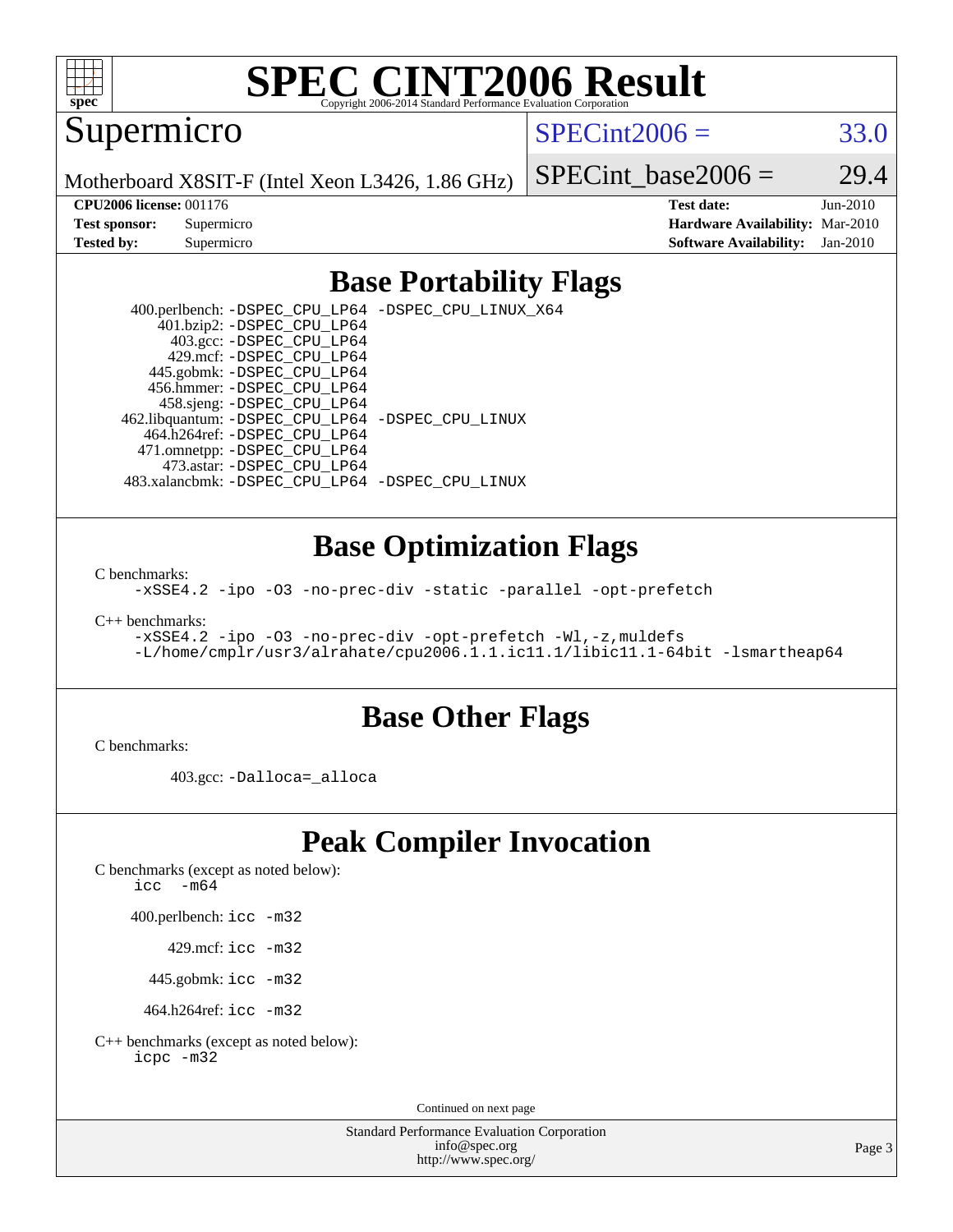

# **[SPEC CINT2006 Result](http://www.spec.org/auto/cpu2006/Docs/result-fields.html#SPECCINT2006Result)**

Supermicro

 $SPECint2006 = 33.0$  $SPECint2006 = 33.0$ 

Motherboard X8SIT-F (Intel Xeon L3426, 1.86 GHz)

SPECint base2006 =  $29.4$ 

**[CPU2006 license:](http://www.spec.org/auto/cpu2006/Docs/result-fields.html#CPU2006license)** 001176 **[Test date:](http://www.spec.org/auto/cpu2006/Docs/result-fields.html#Testdate)** Jun-2010 **[Test sponsor:](http://www.spec.org/auto/cpu2006/Docs/result-fields.html#Testsponsor)** Supermicro **[Hardware Availability:](http://www.spec.org/auto/cpu2006/Docs/result-fields.html#HardwareAvailability)** Mar-2010 **[Tested by:](http://www.spec.org/auto/cpu2006/Docs/result-fields.html#Testedby)** Supermicro **[Software Availability:](http://www.spec.org/auto/cpu2006/Docs/result-fields.html#SoftwareAvailability)** Jan-2010

# **[Peak Compiler Invocation \(Continued\)](http://www.spec.org/auto/cpu2006/Docs/result-fields.html#PeakCompilerInvocation)**

473.astar: [icpc -m64](http://www.spec.org/cpu2006/results/res2010q3/cpu2006-20100608-11667.flags.html#user_peakCXXLD473_astar_intel_icpc_64bit_fc66a5337ce925472a5c54ad6a0de310)

### **[Peak Portability Flags](http://www.spec.org/auto/cpu2006/Docs/result-fields.html#PeakPortabilityFlags)**

 400.perlbench: [-DSPEC\\_CPU\\_LINUX\\_IA32](http://www.spec.org/cpu2006/results/res2010q3/cpu2006-20100608-11667.flags.html#b400.perlbench_peakCPORTABILITY_DSPEC_CPU_LINUX_IA32) 401.bzip2: [-DSPEC\\_CPU\\_LP64](http://www.spec.org/cpu2006/results/res2010q3/cpu2006-20100608-11667.flags.html#suite_peakPORTABILITY401_bzip2_DSPEC_CPU_LP64)

 403.gcc: [-DSPEC\\_CPU\\_LP64](http://www.spec.org/cpu2006/results/res2010q3/cpu2006-20100608-11667.flags.html#suite_peakPORTABILITY403_gcc_DSPEC_CPU_LP64) 456.hmmer: [-DSPEC\\_CPU\\_LP64](http://www.spec.org/cpu2006/results/res2010q3/cpu2006-20100608-11667.flags.html#suite_peakPORTABILITY456_hmmer_DSPEC_CPU_LP64) 458.sjeng: [-DSPEC\\_CPU\\_LP64](http://www.spec.org/cpu2006/results/res2010q3/cpu2006-20100608-11667.flags.html#suite_peakPORTABILITY458_sjeng_DSPEC_CPU_LP64) 462.libquantum: [-DSPEC\\_CPU\\_LP64](http://www.spec.org/cpu2006/results/res2010q3/cpu2006-20100608-11667.flags.html#suite_peakPORTABILITY462_libquantum_DSPEC_CPU_LP64) [-DSPEC\\_CPU\\_LINUX](http://www.spec.org/cpu2006/results/res2010q3/cpu2006-20100608-11667.flags.html#b462.libquantum_peakCPORTABILITY_DSPEC_CPU_LINUX) 473.astar: [-DSPEC\\_CPU\\_LP64](http://www.spec.org/cpu2006/results/res2010q3/cpu2006-20100608-11667.flags.html#suite_peakPORTABILITY473_astar_DSPEC_CPU_LP64) 483.xalancbmk: [-DSPEC\\_CPU\\_LINUX](http://www.spec.org/cpu2006/results/res2010q3/cpu2006-20100608-11667.flags.html#b483.xalancbmk_peakCXXPORTABILITY_DSPEC_CPU_LINUX)

# **[Peak Optimization Flags](http://www.spec.org/auto/cpu2006/Docs/result-fields.html#PeakOptimizationFlags)**

[C benchmarks](http://www.spec.org/auto/cpu2006/Docs/result-fields.html#Cbenchmarks):

 400.perlbench: [-xSSE4.2](http://www.spec.org/cpu2006/results/res2010q3/cpu2006-20100608-11667.flags.html#user_peakPASS2_CFLAGSPASS2_LDCFLAGS400_perlbench_f-xSSE42_f91528193cf0b216347adb8b939d4107)(pass 2) [-prof-gen](http://www.spec.org/cpu2006/results/res2010q3/cpu2006-20100608-11667.flags.html#user_peakPASS1_CFLAGSPASS1_LDCFLAGS400_perlbench_prof_gen_e43856698f6ca7b7e442dfd80e94a8fc)(pass 1) [-ipo](http://www.spec.org/cpu2006/results/res2010q3/cpu2006-20100608-11667.flags.html#user_peakPASS2_CFLAGSPASS2_LDCFLAGS400_perlbench_f-ipo)(pass 2) [-O3](http://www.spec.org/cpu2006/results/res2010q3/cpu2006-20100608-11667.flags.html#user_peakPASS2_CFLAGSPASS2_LDCFLAGS400_perlbench_f-O3)(pass 2) [-no-prec-div](http://www.spec.org/cpu2006/results/res2010q3/cpu2006-20100608-11667.flags.html#user_peakPASS2_CFLAGSPASS2_LDCFLAGS400_perlbench_f-no-prec-div)(pass 2) [-static](http://www.spec.org/cpu2006/results/res2010q3/cpu2006-20100608-11667.flags.html#user_peakPASS2_CFLAGSPASS2_LDCFLAGS400_perlbench_f-static)(pass 2) [-prof-use](http://www.spec.org/cpu2006/results/res2010q3/cpu2006-20100608-11667.flags.html#user_peakPASS2_CFLAGSPASS2_LDCFLAGS400_perlbench_prof_use_bccf7792157ff70d64e32fe3e1250b55)(pass 2) [-ansi-alias](http://www.spec.org/cpu2006/results/res2010q3/cpu2006-20100608-11667.flags.html#user_peakCOPTIMIZE400_perlbench_f-ansi-alias) [-opt-prefetch](http://www.spec.org/cpu2006/results/res2010q3/cpu2006-20100608-11667.flags.html#user_peakCOPTIMIZE400_perlbench_f-opt-prefetch) 401.bzip2: [-xSSE4.2](http://www.spec.org/cpu2006/results/res2010q3/cpu2006-20100608-11667.flags.html#user_peakPASS2_CFLAGSPASS2_LDCFLAGS401_bzip2_f-xSSE42_f91528193cf0b216347adb8b939d4107)(pass 2) [-prof-gen](http://www.spec.org/cpu2006/results/res2010q3/cpu2006-20100608-11667.flags.html#user_peakPASS1_CFLAGSPASS1_LDCFLAGS401_bzip2_prof_gen_e43856698f6ca7b7e442dfd80e94a8fc)(pass 1) [-ipo](http://www.spec.org/cpu2006/results/res2010q3/cpu2006-20100608-11667.flags.html#user_peakPASS2_CFLAGSPASS2_LDCFLAGS401_bzip2_f-ipo)(pass 2) [-O3](http://www.spec.org/cpu2006/results/res2010q3/cpu2006-20100608-11667.flags.html#user_peakPASS2_CFLAGSPASS2_LDCFLAGS401_bzip2_f-O3)(pass 2) [-no-prec-div](http://www.spec.org/cpu2006/results/res2010q3/cpu2006-20100608-11667.flags.html#user_peakCOPTIMIZEPASS2_CFLAGSPASS2_LDCFLAGS401_bzip2_f-no-prec-div) [-static](http://www.spec.org/cpu2006/results/res2010q3/cpu2006-20100608-11667.flags.html#user_peakPASS2_CFLAGSPASS2_LDCFLAGS401_bzip2_f-static)(pass 2) [-prof-use](http://www.spec.org/cpu2006/results/res2010q3/cpu2006-20100608-11667.flags.html#user_peakPASS2_CFLAGSPASS2_LDCFLAGS401_bzip2_prof_use_bccf7792157ff70d64e32fe3e1250b55)(pass 2) [-auto-ilp32](http://www.spec.org/cpu2006/results/res2010q3/cpu2006-20100608-11667.flags.html#user_peakCOPTIMIZE401_bzip2_f-auto-ilp32) [-opt-prefetch](http://www.spec.org/cpu2006/results/res2010q3/cpu2006-20100608-11667.flags.html#user_peakCOPTIMIZE401_bzip2_f-opt-prefetch) [-ansi-alias](http://www.spec.org/cpu2006/results/res2010q3/cpu2006-20100608-11667.flags.html#user_peakCOPTIMIZE401_bzip2_f-ansi-alias) 403.gcc: [-xSSE4.2](http://www.spec.org/cpu2006/results/res2010q3/cpu2006-20100608-11667.flags.html#user_peakCOPTIMIZE403_gcc_f-xSSE42_f91528193cf0b216347adb8b939d4107) [-ipo](http://www.spec.org/cpu2006/results/res2010q3/cpu2006-20100608-11667.flags.html#user_peakCOPTIMIZE403_gcc_f-ipo) [-O3](http://www.spec.org/cpu2006/results/res2010q3/cpu2006-20100608-11667.flags.html#user_peakCOPTIMIZE403_gcc_f-O3) [-no-prec-div](http://www.spec.org/cpu2006/results/res2010q3/cpu2006-20100608-11667.flags.html#user_peakCOPTIMIZE403_gcc_f-no-prec-div) [-static](http://www.spec.org/cpu2006/results/res2010q3/cpu2006-20100608-11667.flags.html#user_peakCOPTIMIZE403_gcc_f-static) [-inline-calloc](http://www.spec.org/cpu2006/results/res2010q3/cpu2006-20100608-11667.flags.html#user_peakCOPTIMIZE403_gcc_f-inline-calloc) [-opt-malloc-options=3](http://www.spec.org/cpu2006/results/res2010q3/cpu2006-20100608-11667.flags.html#user_peakCOPTIMIZE403_gcc_f-opt-malloc-options_13ab9b803cf986b4ee62f0a5998c2238) [-auto-ilp32](http://www.spec.org/cpu2006/results/res2010q3/cpu2006-20100608-11667.flags.html#user_peakCOPTIMIZE403_gcc_f-auto-ilp32) 429.mcf: [-xSSE4.2](http://www.spec.org/cpu2006/results/res2010q3/cpu2006-20100608-11667.flags.html#user_peakCOPTIMIZE429_mcf_f-xSSE42_f91528193cf0b216347adb8b939d4107) [-ipo](http://www.spec.org/cpu2006/results/res2010q3/cpu2006-20100608-11667.flags.html#user_peakCOPTIMIZE429_mcf_f-ipo) [-O3](http://www.spec.org/cpu2006/results/res2010q3/cpu2006-20100608-11667.flags.html#user_peakCOPTIMIZE429_mcf_f-O3) [-no-prec-div](http://www.spec.org/cpu2006/results/res2010q3/cpu2006-20100608-11667.flags.html#user_peakCOPTIMIZE429_mcf_f-no-prec-div) [-static](http://www.spec.org/cpu2006/results/res2010q3/cpu2006-20100608-11667.flags.html#user_peakCOPTIMIZE429_mcf_f-static) [-opt-prefetch](http://www.spec.org/cpu2006/results/res2010q3/cpu2006-20100608-11667.flags.html#user_peakCOPTIMIZE429_mcf_f-opt-prefetch) 445.gobmk: [-xSSE4.2](http://www.spec.org/cpu2006/results/res2010q3/cpu2006-20100608-11667.flags.html#user_peakPASS2_CFLAGSPASS2_LDCFLAGS445_gobmk_f-xSSE42_f91528193cf0b216347adb8b939d4107)(pass 2) [-prof-gen](http://www.spec.org/cpu2006/results/res2010q3/cpu2006-20100608-11667.flags.html#user_peakPASS1_CFLAGSPASS1_LDCFLAGS445_gobmk_prof_gen_e43856698f6ca7b7e442dfd80e94a8fc)(pass 1) [-prof-use](http://www.spec.org/cpu2006/results/res2010q3/cpu2006-20100608-11667.flags.html#user_peakPASS2_CFLAGSPASS2_LDCFLAGS445_gobmk_prof_use_bccf7792157ff70d64e32fe3e1250b55)(pass 2) [-O2](http://www.spec.org/cpu2006/results/res2010q3/cpu2006-20100608-11667.flags.html#user_peakCOPTIMIZE445_gobmk_f-O2) [-ipo](http://www.spec.org/cpu2006/results/res2010q3/cpu2006-20100608-11667.flags.html#user_peakCOPTIMIZE445_gobmk_f-ipo) [-no-prec-div](http://www.spec.org/cpu2006/results/res2010q3/cpu2006-20100608-11667.flags.html#user_peakCOPTIMIZE445_gobmk_f-no-prec-div) [-ansi-alias](http://www.spec.org/cpu2006/results/res2010q3/cpu2006-20100608-11667.flags.html#user_peakCOPTIMIZE445_gobmk_f-ansi-alias) 456.hmmer: [-xSSE4.2](http://www.spec.org/cpu2006/results/res2010q3/cpu2006-20100608-11667.flags.html#user_peakCOPTIMIZE456_hmmer_f-xSSE42_f91528193cf0b216347adb8b939d4107) [-ipo](http://www.spec.org/cpu2006/results/res2010q3/cpu2006-20100608-11667.flags.html#user_peakCOPTIMIZE456_hmmer_f-ipo) [-O3](http://www.spec.org/cpu2006/results/res2010q3/cpu2006-20100608-11667.flags.html#user_peakCOPTIMIZE456_hmmer_f-O3) [-no-prec-div](http://www.spec.org/cpu2006/results/res2010q3/cpu2006-20100608-11667.flags.html#user_peakCOPTIMIZE456_hmmer_f-no-prec-div) [-static](http://www.spec.org/cpu2006/results/res2010q3/cpu2006-20100608-11667.flags.html#user_peakCOPTIMIZE456_hmmer_f-static) [-unroll2](http://www.spec.org/cpu2006/results/res2010q3/cpu2006-20100608-11667.flags.html#user_peakCOPTIMIZE456_hmmer_f-unroll_784dae83bebfb236979b41d2422d7ec2) [-ansi-alias](http://www.spec.org/cpu2006/results/res2010q3/cpu2006-20100608-11667.flags.html#user_peakCOPTIMIZE456_hmmer_f-ansi-alias) [-auto-ilp32](http://www.spec.org/cpu2006/results/res2010q3/cpu2006-20100608-11667.flags.html#user_peakCOPTIMIZE456_hmmer_f-auto-ilp32) 458.sjeng: [-xSSE4.2](http://www.spec.org/cpu2006/results/res2010q3/cpu2006-20100608-11667.flags.html#user_peakPASS2_CFLAGSPASS2_LDCFLAGS458_sjeng_f-xSSE42_f91528193cf0b216347adb8b939d4107)(pass 2) [-prof-gen](http://www.spec.org/cpu2006/results/res2010q3/cpu2006-20100608-11667.flags.html#user_peakPASS1_CFLAGSPASS1_LDCFLAGS458_sjeng_prof_gen_e43856698f6ca7b7e442dfd80e94a8fc)(pass 1) [-ipo](http://www.spec.org/cpu2006/results/res2010q3/cpu2006-20100608-11667.flags.html#user_peakPASS2_CFLAGSPASS2_LDCFLAGS458_sjeng_f-ipo)(pass 2) [-O3](http://www.spec.org/cpu2006/results/res2010q3/cpu2006-20100608-11667.flags.html#user_peakPASS2_CFLAGSPASS2_LDCFLAGS458_sjeng_f-O3)(pass 2) [-no-prec-div](http://www.spec.org/cpu2006/results/res2010q3/cpu2006-20100608-11667.flags.html#user_peakPASS2_CFLAGSPASS2_LDCFLAGS458_sjeng_f-no-prec-div)(pass 2) [-static](http://www.spec.org/cpu2006/results/res2010q3/cpu2006-20100608-11667.flags.html#user_peakPASS2_CFLAGSPASS2_LDCFLAGS458_sjeng_f-static)(pass 2) [-prof-use](http://www.spec.org/cpu2006/results/res2010q3/cpu2006-20100608-11667.flags.html#user_peakPASS2_CFLAGSPASS2_LDCFLAGS458_sjeng_prof_use_bccf7792157ff70d64e32fe3e1250b55)(pass 2) [-unroll4](http://www.spec.org/cpu2006/results/res2010q3/cpu2006-20100608-11667.flags.html#user_peakCOPTIMIZE458_sjeng_f-unroll_4e5e4ed65b7fd20bdcd365bec371b81f) 462.libquantum: [-xSSE4.2](http://www.spec.org/cpu2006/results/res2010q3/cpu2006-20100608-11667.flags.html#user_peakCOPTIMIZE462_libquantum_f-xSSE42_f91528193cf0b216347adb8b939d4107) [-ipo](http://www.spec.org/cpu2006/results/res2010q3/cpu2006-20100608-11667.flags.html#user_peakCOPTIMIZE462_libquantum_f-ipo) [-O3](http://www.spec.org/cpu2006/results/res2010q3/cpu2006-20100608-11667.flags.html#user_peakCOPTIMIZE462_libquantum_f-O3) [-no-prec-div](http://www.spec.org/cpu2006/results/res2010q3/cpu2006-20100608-11667.flags.html#user_peakCOPTIMIZE462_libquantum_f-no-prec-div) [-static](http://www.spec.org/cpu2006/results/res2010q3/cpu2006-20100608-11667.flags.html#user_peakCOPTIMIZE462_libquantum_f-static) [-parallel](http://www.spec.org/cpu2006/results/res2010q3/cpu2006-20100608-11667.flags.html#user_peakCOPTIMIZE462_libquantum_f-parallel) [-opt-prefetch](http://www.spec.org/cpu2006/results/res2010q3/cpu2006-20100608-11667.flags.html#user_peakCOPTIMIZE462_libquantum_f-opt-prefetch) [-par-schedule-static=32768](http://www.spec.org/cpu2006/results/res2010q3/cpu2006-20100608-11667.flags.html#user_peakCOPTIMIZE462_libquantum_f-par-schedule_9386bcd99ba64e99ee01d1aafefddd14) [-ansi-alias](http://www.spec.org/cpu2006/results/res2010q3/cpu2006-20100608-11667.flags.html#user_peakCOPTIMIZE462_libquantum_f-ansi-alias) 464.h264ref: [-xSSE4.2](http://www.spec.org/cpu2006/results/res2010q3/cpu2006-20100608-11667.flags.html#user_peakPASS2_CFLAGSPASS2_LDCFLAGS464_h264ref_f-xSSE42_f91528193cf0b216347adb8b939d4107)(pass 2) [-prof-gen](http://www.spec.org/cpu2006/results/res2010q3/cpu2006-20100608-11667.flags.html#user_peakPASS1_CFLAGSPASS1_LDCFLAGS464_h264ref_prof_gen_e43856698f6ca7b7e442dfd80e94a8fc)(pass 1) [-ipo](http://www.spec.org/cpu2006/results/res2010q3/cpu2006-20100608-11667.flags.html#user_peakPASS2_CFLAGSPASS2_LDCFLAGS464_h264ref_f-ipo)(pass 2) [-O3](http://www.spec.org/cpu2006/results/res2010q3/cpu2006-20100608-11667.flags.html#user_peakPASS2_CFLAGSPASS2_LDCFLAGS464_h264ref_f-O3)(pass 2) [-no-prec-div](http://www.spec.org/cpu2006/results/res2010q3/cpu2006-20100608-11667.flags.html#user_peakPASS2_CFLAGSPASS2_LDCFLAGS464_h264ref_f-no-prec-div)(pass 2) [-static](http://www.spec.org/cpu2006/results/res2010q3/cpu2006-20100608-11667.flags.html#user_peakPASS2_CFLAGSPASS2_LDCFLAGS464_h264ref_f-static)(pass 2) [-prof-use](http://www.spec.org/cpu2006/results/res2010q3/cpu2006-20100608-11667.flags.html#user_peakPASS2_CFLAGSPASS2_LDCFLAGS464_h264ref_prof_use_bccf7792157ff70d64e32fe3e1250b55)(pass 2) [-unroll2](http://www.spec.org/cpu2006/results/res2010q3/cpu2006-20100608-11667.flags.html#user_peakCOPTIMIZE464_h264ref_f-unroll_784dae83bebfb236979b41d2422d7ec2) [-ansi-alias](http://www.spec.org/cpu2006/results/res2010q3/cpu2006-20100608-11667.flags.html#user_peakCOPTIMIZE464_h264ref_f-ansi-alias)

Continued on next page

Standard Performance Evaluation Corporation [info@spec.org](mailto:info@spec.org) <http://www.spec.org/>